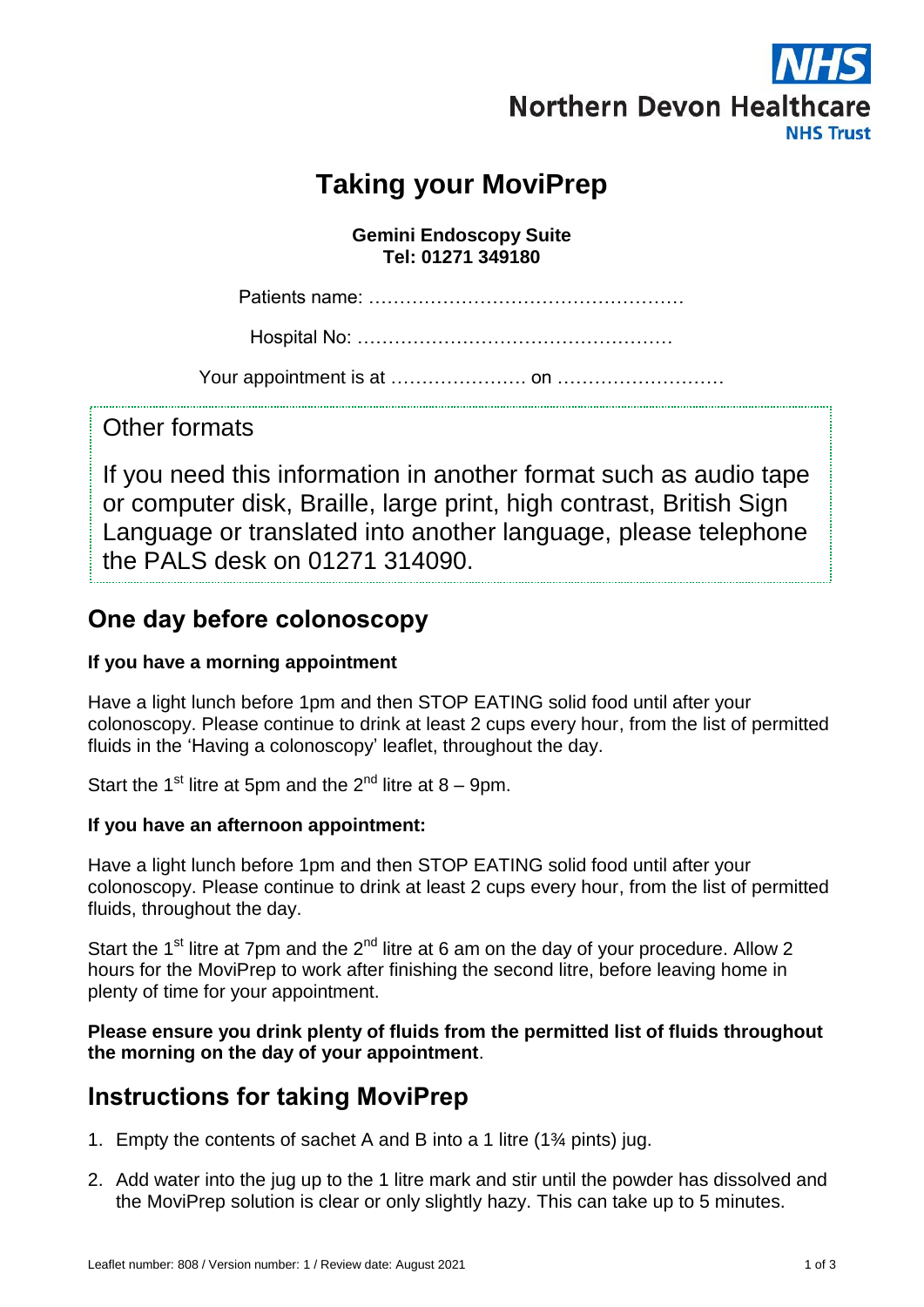- 3. You may flavour the MoviPrep with squash if you wish.
- 4. Bowel prep can be stored in the refrigerator for up to 24 hours, it should then be discarded.
- 5. Drink one glassful (½ pint or 250mls) of MoviPrep about every fifteen minutes until you have drunk it all. Drink it over 1-2 hours.
- 6. **It is important that you drink an additional 500mls of permitted fluids after each litre of MoviPrep.** (see list of permitted fluids)
- 7. Make up and take the next sachets in the same way.
- 8. After drinking MoviPrep you will have lots of watery bowel movements so stay near a toilet.
- 9. The effects of the bowel prep may give you a sore bottom, to help prevent this use a barrier cream such as Sudocrem, zinc and castor oil, or any type of nappy cream. Apply the cream to the appropriate area, before starting the bowel prep. Use moist toilet/ baby wipes to clean with. These can also be stored in the fridge to provide a soothing effect if soreness occurs.

### **Possible side-effects of preparations**

Like all medicines, MoviPrep can have side effects, although not everybody gets them.

When taking MoviPrep, feeling sick, a feeling of fullness in your stomach, bloating and wind may all be experienced. You may also experience abdominal cramps, vomiting or soreness of the anus (bottom). If you get a feeling of nausea (feeling sick) swelling of the stomach or stomach pain, or you start to vomit, you should drink Moviprep more slowly or stop drinking it for a few minutes until you feel better.

**PLEASE NOTE:** Do not take any other medicine by mouth within one hour of taking MoviPrep, as it will probably be flushed out before it has time to work.

#### **Other side effects include:**

- People can be allergic to MoviPrep, and may get an itchy skin rash (nettle rash or hives) or reddening of the skin. They may also experience swelling of the face, lips, tongue and throat, and may also have difficulty in breathing and become breathless. **If you experience any of these reactions you should contact a doctor immediately for advice.**
- Convulsions (fits), confusion/disorientation linked with extremely low levels of sodium in the blood
- Dehydration or feeling thirsty
- Headaches or dizziness
- Shivering or fever may occur
- Malaise (general unwellness)
- Irregular heartbeats or palpitations; brief increase in blood pressure